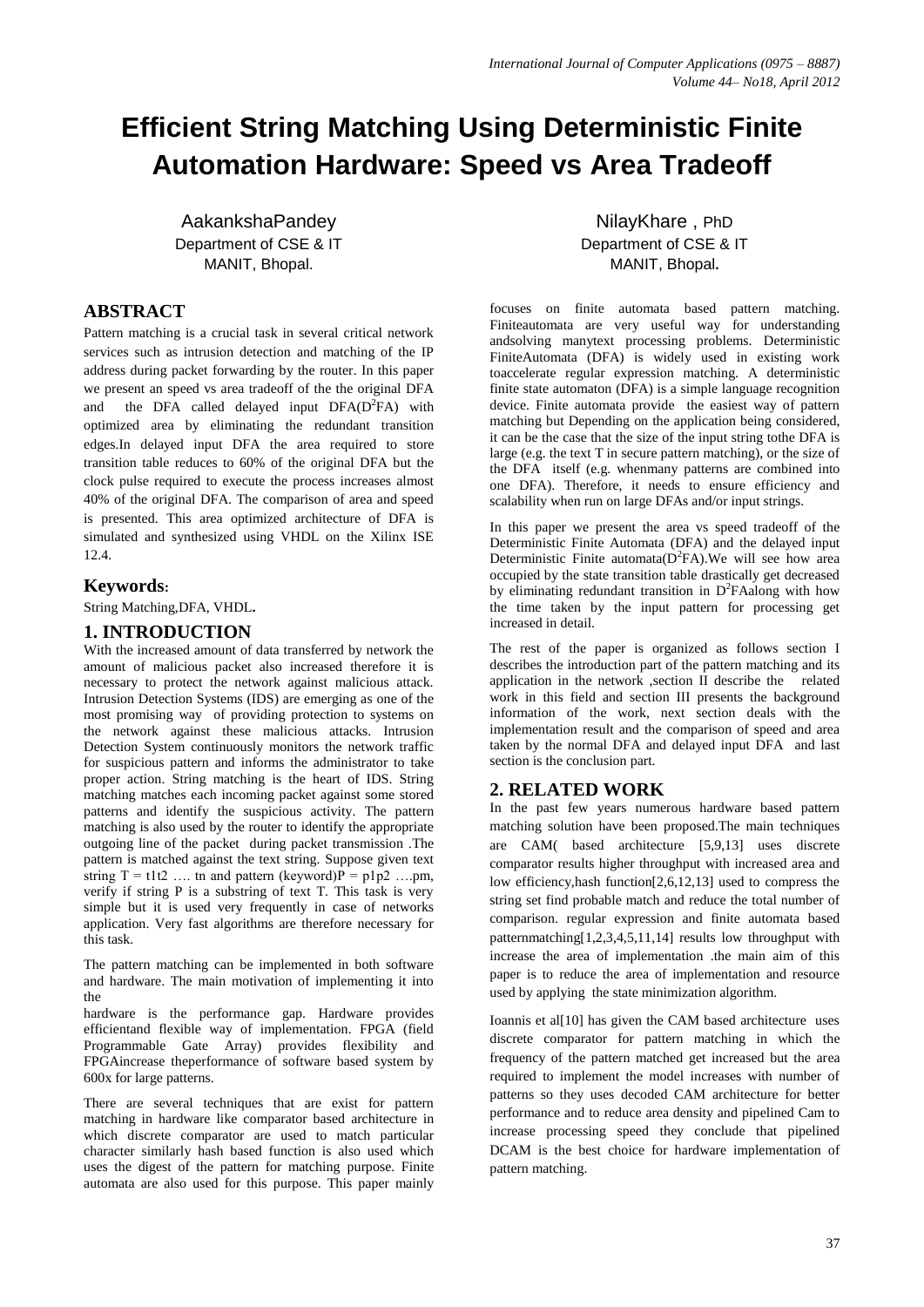Recently Dhanpriya et al[11] have designed word split hash algorithm in which on the basis of sub hash the pattern is matched .So the malicious packet is detected at the initial stage if so.This architecture reduces the total number of comparison and also reduces the execution time.

Sidhu and Prasanna[14] mapped the NFA into an FPGA results the modest throughput with large area so Karuppiah and Rajaram[1] recently mapped the regular expression into DFA which reduces the number of states used results the area efficiency.

Sailesh et al  $[14]$  have given the architecture of  $D^2FA$  in which the redundant edges are removed and replaced by the single default edge. This paper deals with the comparision of the original DFA and the  $D^2FA$  time and speed. Although the required area of the state table reduces but the time is also a very important factor in network environment . So the contribution of this paper is will help to identify the good technique for the pattern matching in the application over the network.

# **3. BACKGROUND**

#### **3.1 Regular Expression**

It is the most common way to represent the pattern to match. Full regular expressions are composed of two types of characters.The special characters (like the \* from the filename analogy) are called metacharacters**,** while everything else are called literal.Literal text acting as the words and metacharacters as the grammar. The words arecombined with grammar according to a set of rules to create an expression which generate patterns. Some metacharacters are \*,+,?,|,Repetition is specified with \*, for zero or more, +, for one or more, and ?, forzero or one, Alternation is specified with |. In regular expression if  $\Sigma$  is an alphabet, then  $\Sigma^*$ denotes the set of all finite strings of symbolsin ∑. Any subset of ∑⃰ is a languageover ∑.Example of regular expression is

#### {^ (yes|YES|Yes)\$}

#### This matches exactly "yes", "Yes", or "YES".

Regular expressions have been used in a variety of practical applicationsto specify regular languages in a perspicuous way. The problem of decidingwhether a given string belongs to the language denoted by a particular regular expression can be implemented efficiently using finite automata. A regular expression is used for pattern matching that matches one or more string of characters. Regular expression is generated for every string in the rule set and nondeterministic / deterministic finite automata are generated that examines the one byte input at a time.

#### **3.2 Nondeterministic Finite Automata**

An NFA is represented formally by a [5-tuple,](http://en.wikipedia.org/wiki/N-tuple)  $(Q, \Sigma, \Delta, q_0, F)$ , consisting of a finite [set](http://en.wikipedia.org/wiki/Set_%28mathematics%29) of states Q ,a finite set of [input](http://en.wikipedia.org/wiki/Input_symbol)  [symbols](http://en.wikipedia.org/wiki/Input_symbol)  $\Sigma$ , a transitio[n relation](http://en.wikipedia.org/wiki/Relation_%28logic%29)  $\Delta : Q \times \Sigma \rightarrow P(Q)$ , an initial (or start) state  $q_0 \in Q$ , a set of states F distinguished as accepting (or final) statesF⊆Q.Here,  $P(Q)$  denotes the [power set](http://en.wikipedia.org/wiki/Power_set) of Q. Let  $w = a_1 a_2 ... a_n$  be a word over the alphabet  $\Sigma$ . The automaton M accepts the word w if a sequence of states,  $r_0, r_1$ , ...,  $r_n$ , exists in Q with the following conditions: $r_0 = q_{0,1}r_{i+1}$  $\Delta(r_i, a_{i+1}),$  for  $i = 0, ..., n-1, r_n \in F$ .

#### **3.3 Deterministic Finite Automata:**

A deterministic finite automata is similar to the Non Deterministic finite automata the only difference is in transition [function](http://en.wikipedia.org/wiki/Function_%28mathematics%29) ( $\delta$  : $Q \times \Sigma \rightarrow Q$ ) where Q is the only one state instead of power set of Q.Let  $w = a_1 a_2 ... a_n$  be a string over the alphabet Σ. The automata M accepts the string w if a sequence of states,  $r_0, r_1, ..., r_n$ , exists in Q with the following conditions: $r_0 = q_{0}r_{i+1} = \delta(r_i, a_{i+1})$  (for  $i = 0, ..., n-1$ )and  $r_n \in F$ .

DFA differ substantially from NFA in the way they process data.An essential property of DFA is that at any given point of time only one state is active ie for each input symbol a single state needs to be processed .In contrast , an NFA can have multiple active states at the same time which all need to be processed when the next input symbol is read.

# **3.4Delayed Input DFA(D<sup>2</sup> FA):**

The space taken by any DFA is determined by the number of states\* number of transition edges and time taken by the DFA is the time taken to process the input or the number of transition that it needs to take to reach to the final state. For an ASCII alphabet, there can be upto 256 edges leaving each state, it makes the required space very high so it needs the use of some compression technique. Sailesh et al [14] have given the concept of D<sup>2</sup>FA in which the redundant edges areeliminated. Here we will see the algorithm for the delayed input DFA(3.4.2).

# **3.4.1 Lemma for the elimination of redundant edges:**

**Lemma 1**. Consider a  $D^2FA$  with distinct states u and v, where u has a transition labeled by the symbol a, and no outgoing default transition. If  $\delta(u,a)=\delta(v,a)$ , then the D<sup>2</sup>FA obtained by introducing a default transition from u to v and removing the transition from u to  $\delta(u,a)$  is equivalent to the original DFA.

# **3.4.2 Algorithm**

The algorithm for constructing the Delayed input DFA is given below considering the ASCII alphabet as set of input . **Procedure**Define\_DDFA

(1)Set state; set literal[255];

- $(2)$ default={};
- (3)for each state[u,v]
- (4) for integer i=0 to 255
- (5) Do a=literal[i]
- (6) if  $\delta(u,a) = \delta(v,a)$
- (7) then default= $\{v\}$ 
	- {make a default transition

from v to u} (8)fi; (9)oD; (10)rof;

(11)rof;

**End**

#### **4. IMPLEMENTATION AND RESULTS**

The state machine bubble diagram in the below fig 1 shows the operation of a five-state machine that reacts to a single input and matches all the patterns having a+**,** b+c**,** and c\*d+.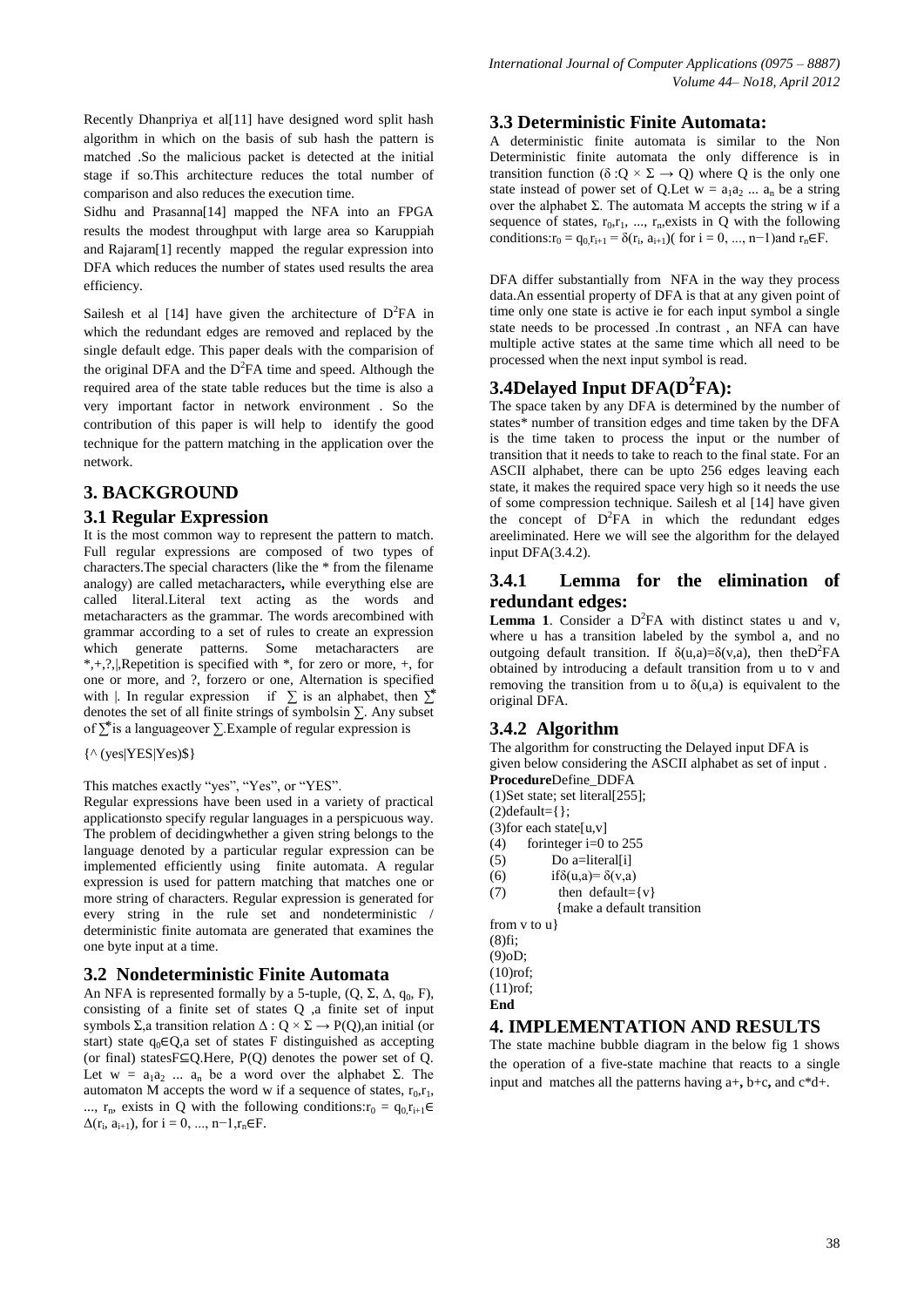

**Fig 1:DFA1 for the pattern a+, b+c, and c\*d+.** The set of literals are  $\Sigma = (a,b,c,d), Q = (1,2,3,4,5), q0 = (1), F = (2,4,5)$ . From the above DFA we can see that  $\delta(\text{acbd})=4$ ,  $\delta(\text{bdca})=2$ ,  $\delta(\text{bc})=5\text{DFA1}$ , XST has used eight flip flops for implementing the state machine and from Table 3 we can see that this schematic needs 17 macrocels,35 product term,21 function block,8 registers and 7 pins.



**Fig2:technology schematic1 of the DFA1.**

The equivalent  $D^2FA$  of the above DFA. The construction of D 2 FA is done by eliminating the redundant transition and maintain the equivalence with the original DFA(the number of patterns accepted and rejected by the original DFA should not change)(fig3).So it is necessary to perform this reduction carefully. As you can see in above fig 2 by applying lemma 1  $\delta(1,c) = \delta(2,c)$  so we can make a default transition from state 2 to state 1similarily other default transition if found by using the algorithm 3.4.2. Fig 3 shows the  $D^2FA$  of the Fig 1.



**Fig 3:D<sup>2</sup>FA, recognize the pattern a+, b+c, and**  $c^*d+$ 

In fig 3 The set of literals are  $\Sigma = (a,b,c,d), Q = (1,2,3,4,5), q0 = (1), F = (2,4,5).$  As you can see thatthe above DFA contain many number of default transition for eliminating the redundant transition so this reduces the space approximately 40% But the time taken to process the input is double or more then the original DFA because to match a single character two transitions needs to be taken so it increases the processing time The technology schematic is shown in fig 4.



**Fig4:technology schematic2 of the DFA2**

As you can see from the schematic of DFA, XST the other resource summary of the technology schematic as we can see in table 2 the macrocels required is only 1 ,product term is 2,the functional blocks are 3,registers used is 1 and the total number of pins required are 5.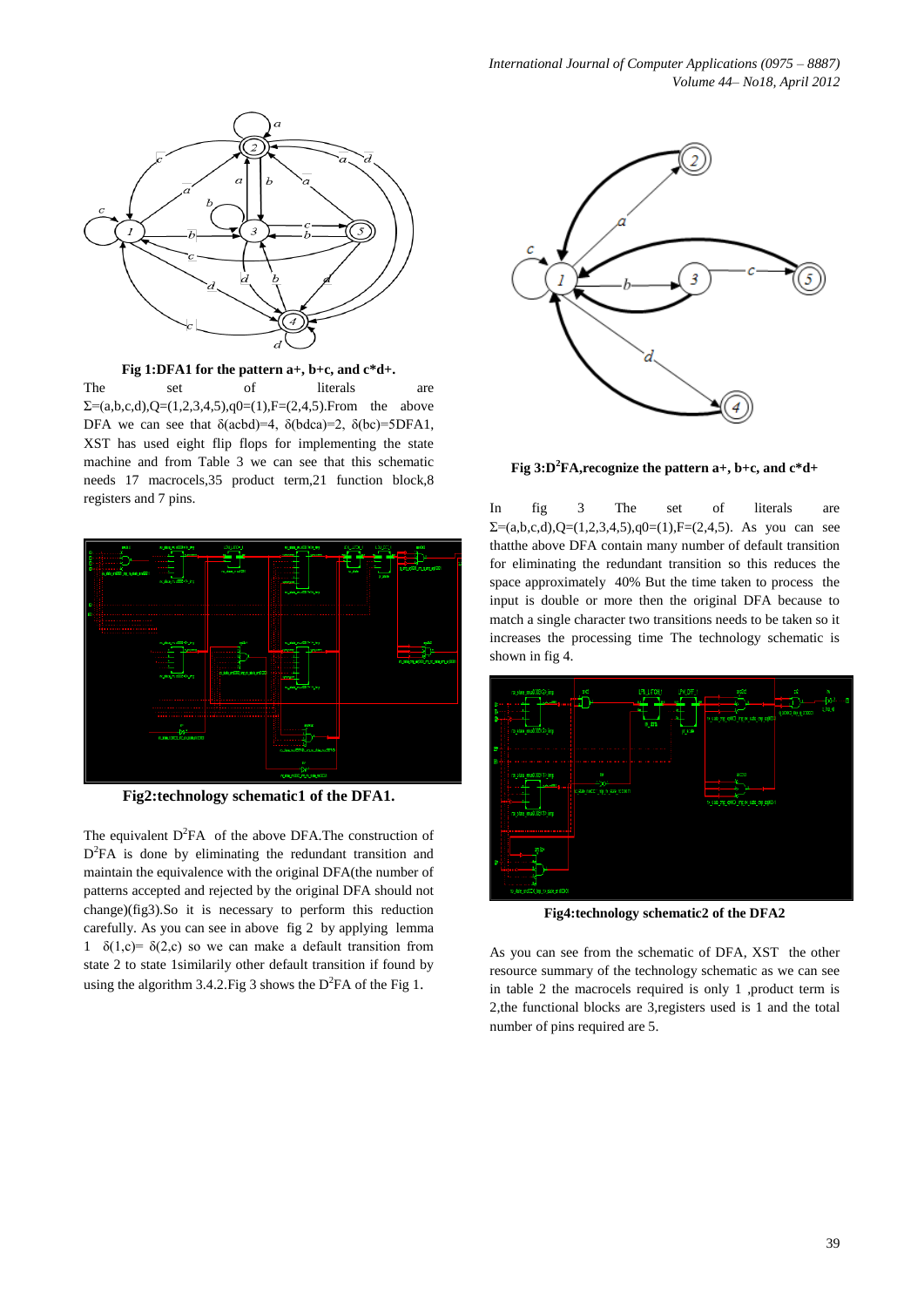| -Function Blocks-    | <b>DFA</b>     | $D^2FA$        |
|----------------------|----------------|----------------|
| 3-bit Register       | 1              | 1              |
| #3-bit Latch         | $\overline{2}$ | 1              |
| $\#IOs$              | 7              | 7              |
| <b>AND</b><br>#      | 16             | 11             |
| #<br><b>INV</b>      | 27             | 23             |
| <b>OR</b><br>#       | 6              | $\overline{2}$ |
| # Flip-flops/Latches | 8              | 6              |
| # IO Buffers         | 7              | 7              |

As we can see from the table 2 that the resources used by the DDFA is very much less compare to the original DFA.So we can see that the area required is also reduces approximately 40% of the original.

Comparing the results of resources of DFA1 and  $D^2FA$  we can see that the macrocels required is 25% less for minimized DFA,product term used is 30 % less, function block required are 5%less ,registers used are 25 % less and pins used are also 30% less as the original DFA so overall we can conclude that the total area is very less as compare to the original DFA.

Table 3 shows the complete resource summary of the original DFA and  $D^2FA$ . We can see that the macrocells required is 25 % less,total product term used is 30 % less, functional block and registers used are 10% less and the pins required are 63% less to the original DFA in the implementation of the pattern that recognizes a+**,** b+c**,** andc\*d+.So we can conclude that the area reduced significantly in case of  $D^2FA$ .

**Table 3:Resource summary of DFA and D <sup>2</sup>FA**

| -Resources-                     | <b>DFA</b>        |               | $D^2FA$           |               |
|---------------------------------|-------------------|---------------|-------------------|---------------|
|                                 | <b>Used/Total</b> | $\frac{0}{0}$ | <b>Used/Total</b> | $\frac{0}{0}$ |
| <b>Macrocells</b>               | 17/36             | 47%           | 12/36             | 34%           |
| <b>Product</b><br>Terms         | 35 /180           | 19%           | 20/180            | 12%           |
| <b>Function</b><br><b>Block</b> | 21/108            | 19%           | 6/36              | 17%           |
| <b>Registers</b>                | 8/36              | 22%           | 7/34              | 21%           |
| <b>Pins</b>                     | 7 / 34            | 21%           | 15/108            | 14%           |

#### **4.1 Simulation Result:**

Fig 5 presents the simulation result for pattern "bba" and fig 6 is the simulation waveform for pattern"bbabb".The graph can be easily interpreted .The first column(fig 5 and fig 6) shows the signal name it also shows the mode(direction)of the signals(the inward arrow shows the input and the outward arrow shows the output) .the second column shows the value of each signal in the position where the vertical cursor is placed(in fig 5 the cursor is at 710 ns and in this position the value of the output signal is 1 and all other are 0 similarly in fig 6 the cursor is at position 700 ns and in this position the value of the input signal b and output signal is 1 and all other are 0.The third column shows the simulation proper. The simulation waveform is same for the DFA and  $D^2FA$  but the clock pulse will be different.



**Fig5:Simulated Waveform of pattern "acbc"**



**Fig6:Simulated Waveform of pattern "abca"**

#### **4.2 PerformanceAnalysis**

Table 4 Here presents the performance summary with the comparison of Deterministic Finite Automata and delayed input deterministic finite automata( $D^2FA$ ). We can see the difference of different clock period and memory usage the total real time to completion in DFA is 6 sec whereas in  $D^2FA$ for the same is 7 secs and the total CPU time to completion in case of DFA is 5.77 secs whereas in  $D^2FA$  is 6.60 secs.So from this table we can conclude that the time needed for the completion in  $D^2FA$  is more than the original DFA.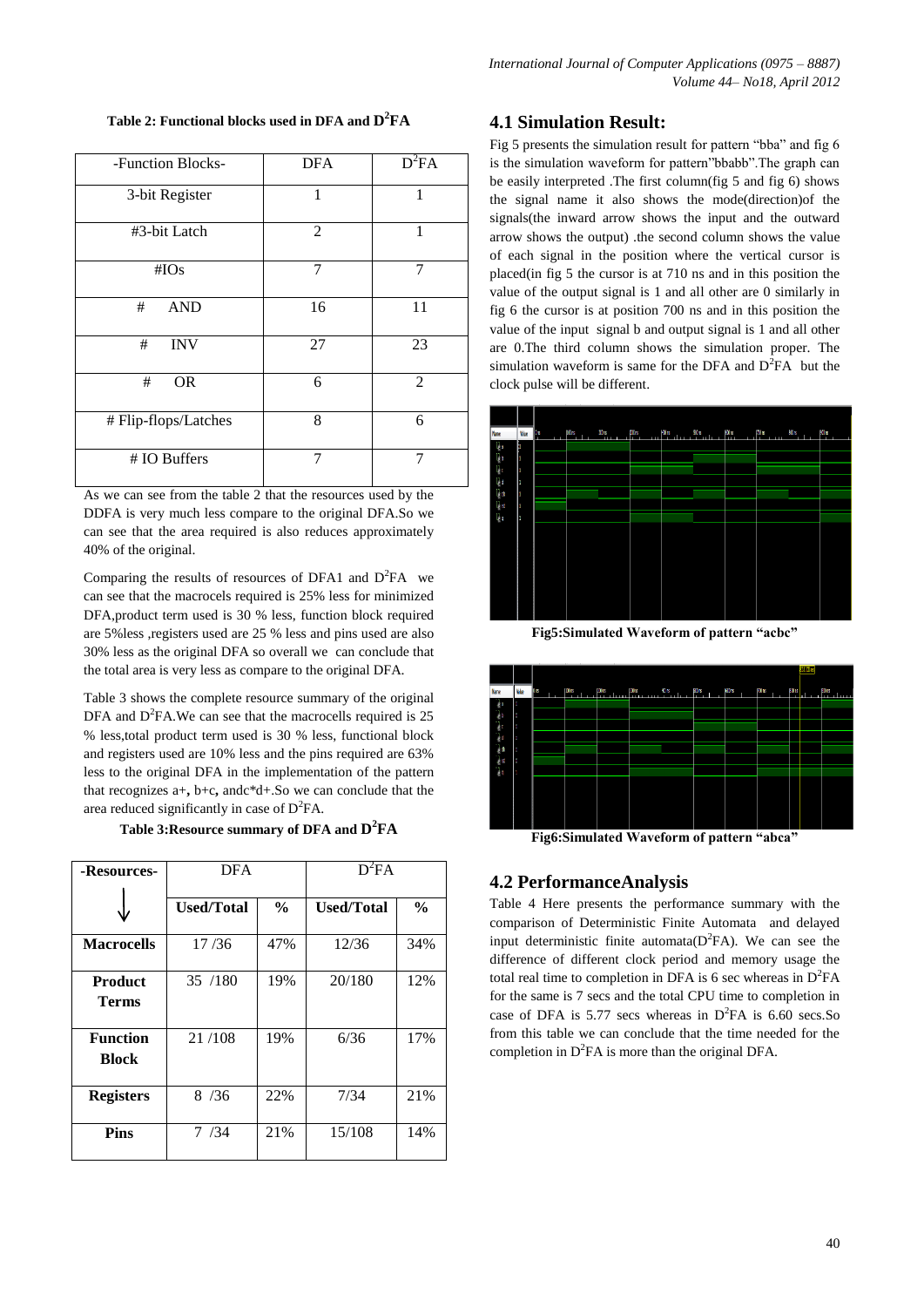

**Fig 7: memory size for the different value of p(simulation result)**



**Fig 8: CPU time for the different value of p(simulation result)**

Fig 7 and fig 8 shows the comparison graph for the DFA with the  $D^2FA$  Fig 7 shows the memory size required to process the input in KB for the different value of p (p is the pattern size) simulated is Xilinx 12.4 so you can compare memory usage in  $KB$ . The smallest pattern  $(p=1)$  requires 17151KB memory usage in case of DFA and 17168 KB memory usage in case of  $D^2FA$ . The smallest pattern (p=1) requires 94 ms in case of DFA and 104ms in case of  $D^2FA$ . Similarily the graph shows the memory required and CPU time for the patter  $size(p=1,2,3,4,5...)$  so we can conclude that the time taken to process any patterns needed more time than the original DFA because we needs to take extra default transition for processing. similarly fig 8 illustrate the CPU simulation time in ms for the different size of pattern p.So from these two graphs we can conclude that the both memory usage and CPU time is high in case of  $D^2F$ Acompare to the original DFA during the pattern matching.

| Table 3: Performance summary |  |
|------------------------------|--|
|------------------------------|--|

| -Performance Factor-              | DFA         | D-FA        |
|-----------------------------------|-------------|-------------|
| Total REAL time to Xst completion | $6.00$ secs | $7.00$ secs |
| Total CPU time to Xst completion  | 5.77 secs   | $6.60$ secs |
| Total memory usage                | 235256kb    | 231548kb    |

#### **5. CONCLUSION**

In this paper delayed input DFA is implemented for pattern matching which results the reduced area,but the increased number of clock pulse to process the inputpattern compare to the original DFA. In general the number of states required to implement both DFA and  $D^2FA$  is same but the number of transition edges are different.Number of resources used for the implementation reducedup to 60% of the original but the time and memory usage for matching pattern increases to 40% of the original. So the implementation in hardware with delayed input DFA is very apparent but the processing time is also very important factor so in future some techniques needs to be used to reduce the processing time of input pattern by reducing the total number of default edge transition.

#### **7. REFERENCES**:

- [1] A. BabuKaruppiah, Dr. S Rajaram "Deterministic Finite Automata for Pattern Matching in FPGA for intrusion Detection" in International Conference on Computer and Electrical Technoogy-ICCCET  $2011,18^{th}$ &  $19^{th}$ March,2011."
- [2] Jan Kastil, Jan Korenek Hardware Accelerated Pattern Matching Based onDeterministic Finite Automata with Perfect Hashing,IEEE 2010,p-149-152.
- [3] Kai Wang, Yaxuan Q, YiboXue, Jun LReorganized and Compact DFA for EfficientRegular Expression Matching,IEEE communication society
- [4] Hiroki Nakahara,TsutomuSasao and Munehiromatsuura "A Regular Expression Matching Using Non-Deterministic Finite Automata" in IEEE 2010.
- [5]IvanoBonesana,MarcoPaolieri,Marco D. Santambrogio "An adaptable FPGA based system for regular expression Matching" in IEEE 2008.
- [6] Mother Aldwairi,ThomasConte,PaulFranzon "Configurable string Matching Hardware for Speeding up Intrusion detection" inACM SIGARCH Computer Architecture News in,Vol. 33,No. 1, March 2005.
- [7]Ashok kumarTummala and ParimalPatel"Distributed IDS using Reconfigurable Hardware" in IEEE 2007.
- [8]Hoang Le and Viktor K. Prasanna Ming Hsieh Department of Electrical Engineering University of Southern California Los Angeles, CA 90089, USA A Memory-Efficient and Modular Approach for String Matching on  $FPGAs 2010$
- [9]M. Dhanapriya,C. Vasanthanayaki "Hardware Based Pattern Matching Technique for Packet Inspection of High Speed Network" International Conference on "Control,Automation,Communication and energy